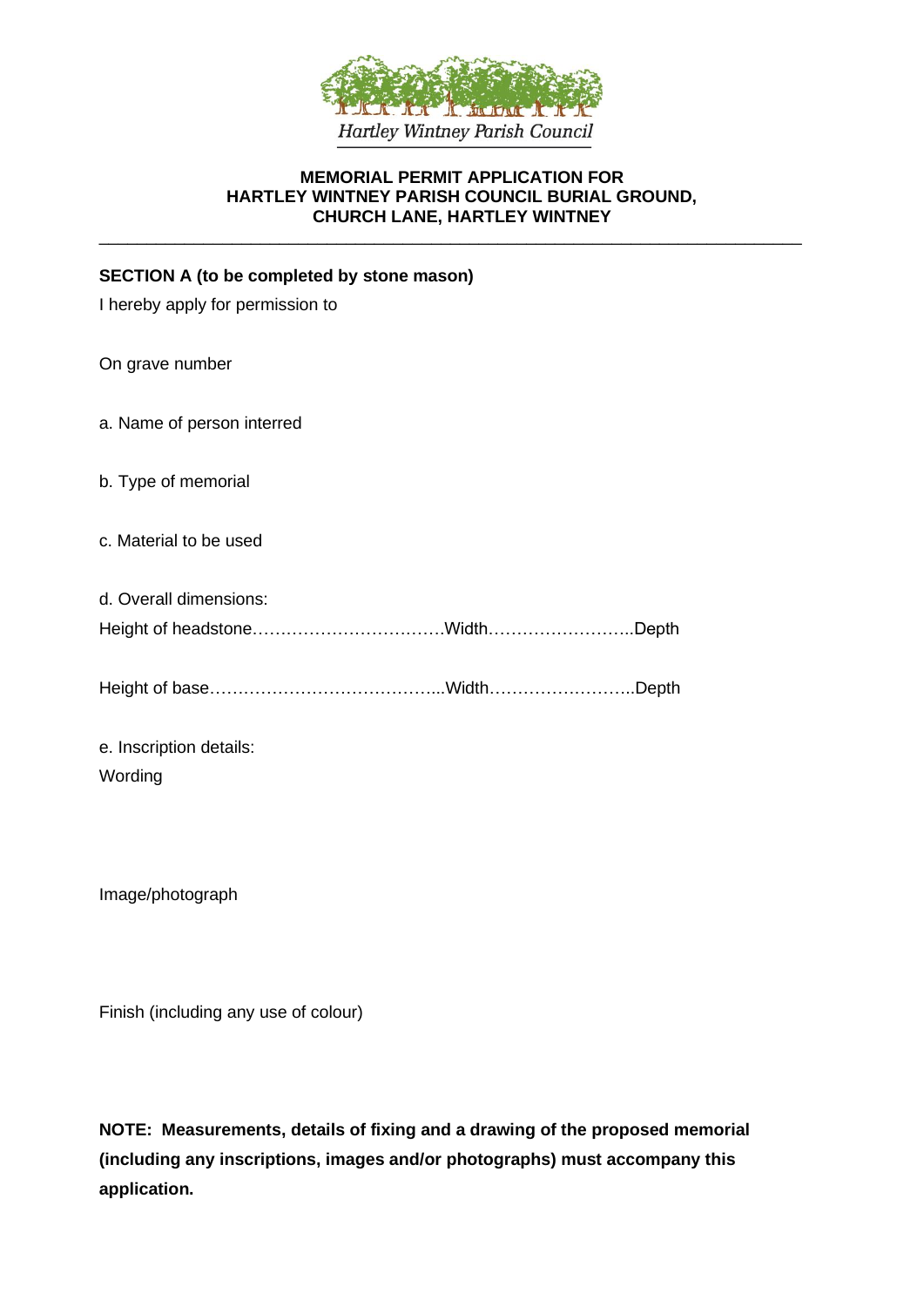f. Memorial design and dimensions (including details of fixing, inscriptions, images and/or photographs)

| <b>OFFICE USE ONLY</b> | <b>SIGNED</b> |
|------------------------|---------------|
| Permit number          |               |
| Payment rec'd          |               |
| Date issued            |               |
| Last burial            |               |
| Date erected           |               |
| Memorial checked       |               |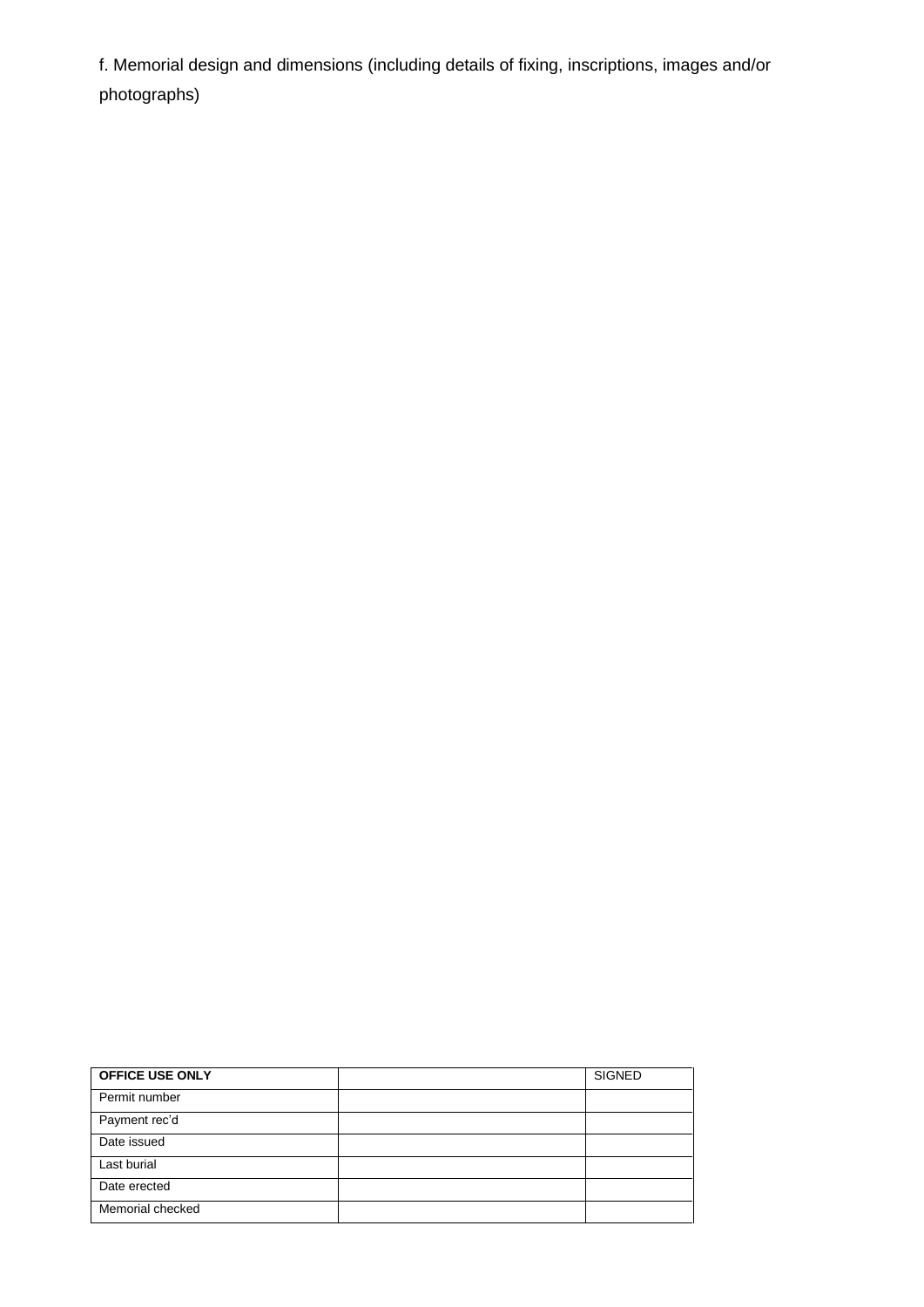g. Confirmations:

I confirm that this company fully complies with the conditions set out on this form and no variations to the details on the application will be permitted.

I confirm that this work will comply with the current Code of Practice issued by the National Association of Memorial Masons and masonry work will be carried out to the latest British Standard (BS8415:18).

I confirm that I have read and understood Hartley Wintney Parish Councils rules and regulations regarding memorials.

Sign and print name above

On behalf of

Address

**Telephone** 

# **CONDITIONS:**

**i) The stonemason shall at all times maintain a policy of insurance and shall whenever required produce a copy as requested by Hartley Wintney Parish Council.**

**ii) Subletting by stonemasons to other memorial masons is not permitted unless agreed by Hartley Wintney Parish Council and a copy of their public liability insurance submitted.**

**iii) Fixers must be NAMM accredited and supply their membership number if requested.**

**iv) No work is to commence until a permit has been issued.**

**v) No permanent memorial shall be erected (or re-erected) within six months of a burial or within two months of the interment of cremated remains.**

**vi) All excess materials and waste after placing or refixing any memorial must be taken from site**

**vii) Date and time of the memorial removal and/or installation must be pre-arranged with Hartley Wintney Parish Council via 01252 845152 or admin@hartleywintney-pc.gov.uk**

**Please return this form to the address below prior to the erection or replacement of a memorial or before any work is carried out.**

Hartley Wintney Parish Council, Appleton Hall, West Green Road, Hartley Wintney, Hampshire RG27 8RQ